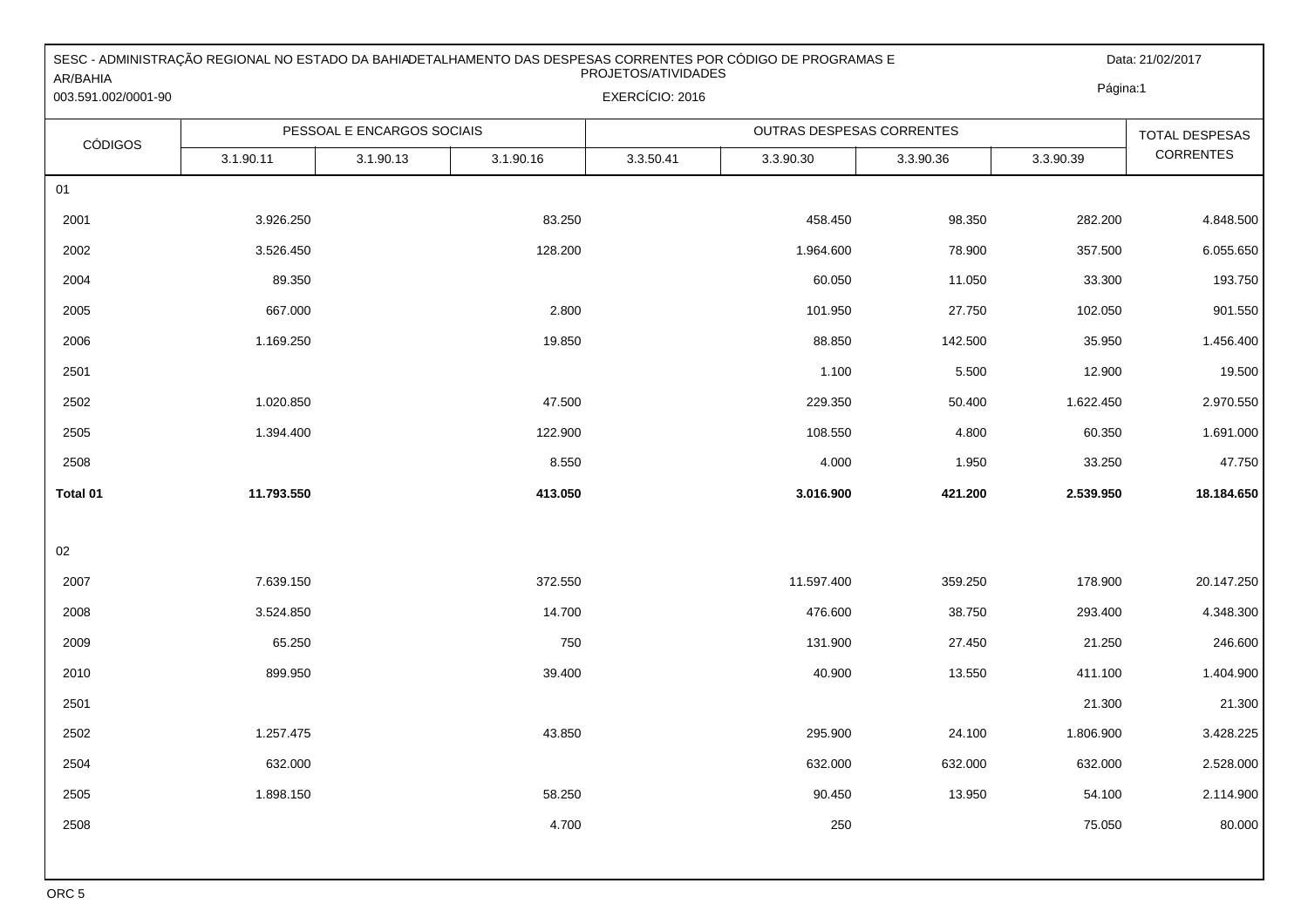| AR/BAHIA<br>003.591.002/0001-90 | SESC - ADMINISTRAÇÃO REGIONAL NO ESTADO DA BAHIADETALHAMENTO DAS DESPESAS CORRENTES POR CÓDIGO DE PROGRAMAS E<br>PROJETOS/ATIVIDADES<br>EXERCÍCIO: 2016 |                            |           |           |                           |           |                       | Data: 21/02/2017<br>Página:2 |  |
|---------------------------------|---------------------------------------------------------------------------------------------------------------------------------------------------------|----------------------------|-----------|-----------|---------------------------|-----------|-----------------------|------------------------------|--|
| <b>CÓDIGOS</b>                  |                                                                                                                                                         | PESSOAL E ENCARGOS SOCIAIS |           |           | OUTRAS DESPESAS CORRENTES |           | <b>TOTAL DESPESAS</b> |                              |  |
|                                 | 3.1.90.11                                                                                                                                               | 3.1.90.13                  | 3.1.90.16 | 3.3.50.41 | 3.3.90.30                 | 3.3.90.36 | 3.3.90.39             | <b>CORRENTES</b>             |  |
| Total 02                        | 15.916.825                                                                                                                                              |                            | 534.200   |           | 13.265.400                | 1.109.050 | 3.494.000             | 34.319.475                   |  |
|                                 |                                                                                                                                                         |                            |           |           |                           |           |                       |                              |  |
| 03                              |                                                                                                                                                         |                            |           |           |                           |           |                       |                              |  |
| 2011                            | 1.050.850                                                                                                                                               |                            | 27.800    |           | 29.500                    | 31.750    | 117.350               | 1.257.250                    |  |
| 2012                            | 655.125                                                                                                                                                 |                            | 73.800    |           | 146.950                   | 279.200   | 1.209.050             | 2.364.125                    |  |
| 2013                            | 792.375                                                                                                                                                 |                            | 10.000    |           | 26.750                    | 52.000    | 113.900               | 995.025                      |  |
| 2501                            |                                                                                                                                                         |                            |           |           | 9.400                     | 2.200     | 126.250               | 137.850                      |  |
| 2502                            | 999.850                                                                                                                                                 |                            | 49.050    |           | 191.650                   | 40.250    | 1.243.100             | 2.523.900                    |  |
| 2504                            | 632.000                                                                                                                                                 |                            |           |           | 632.000                   | 632.000   | 632.000               | 2.528.000                    |  |
| 2505                            | 1.572.875                                                                                                                                               |                            | 53.150    |           | 91.700                    | 6.150     | 55.250                | 1.779.125                    |  |
| 2508                            |                                                                                                                                                         |                            | 6.400     |           |                           |           | 27.850                | 34.250                       |  |
| Total 03                        | 5.703.075                                                                                                                                               |                            | 220.200   |           | 1.127.950                 | 1.043.550 | 3.524.750             | 11.619.525                   |  |
|                                 |                                                                                                                                                         |                            |           |           |                           |           |                       |                              |  |
| 04                              |                                                                                                                                                         |                            |           |           |                           |           |                       |                              |  |
| 2014                            | 2.234.425                                                                                                                                               |                            | 162.550   |           | 172.450                   | 217.900   | 193.700               | 2.981.025                    |  |
| 2015                            | 2.484.225                                                                                                                                               |                            | 123.850   |           | 401.300                   | 471.550   | 2.211.400             | 5.692.325                    |  |
| 2016                            | 1.180.250                                                                                                                                               |                            | 239.150   |           | 406.400                   | 88.650    | 2.494.300             | 4.408.750                    |  |
| 2501                            |                                                                                                                                                         |                            |           |           | 10.900                    | 2.050     | 93.450                | 106.400                      |  |
| 2502                            | 5.316.375                                                                                                                                               |                            | 323.200   |           | 2.086.150                 | 582.300   | 10.621.250            | 18.929.275                   |  |
| 2504                            | 632.000                                                                                                                                                 |                            |           |           | 632.000                   | 632.000   | 632.000               | 2.528.000                    |  |
| 2505                            | 6.694.200                                                                                                                                               |                            | 293.800   |           | 293.250                   | 72.500    | 419.900               | 7.773.650                    |  |
| 2508                            |                                                                                                                                                         |                            | 1.550     |           |                           |           | 39.650                | 41.200                       |  |
|                                 |                                                                                                                                                         |                            |           |           |                           |           |                       |                              |  |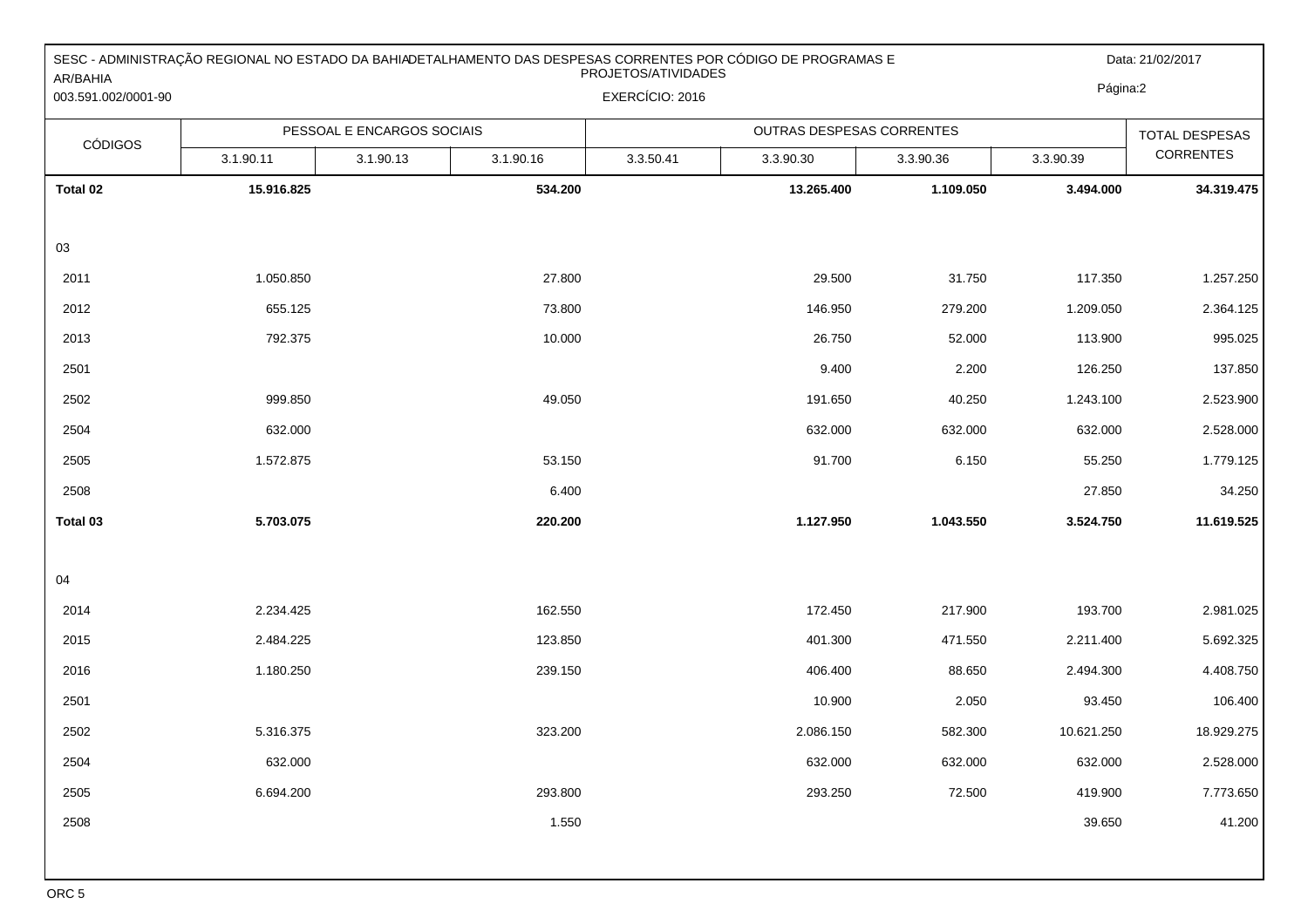| AR/BAHIA            | SESC - ADMINISTRAÇÃO REGIONAL NO ESTADO DA BAHIADETALHAMENTO DAS DESPESAS CORRENTES POR CÓDIGO DE PROGRAMAS E<br>PROJETOS/ATIVIDADES |                            |           |                 |                           |           |            | Data: 21/02/2017<br>Página:3 |  |
|---------------------|--------------------------------------------------------------------------------------------------------------------------------------|----------------------------|-----------|-----------------|---------------------------|-----------|------------|------------------------------|--|
| 003.591.002/0001-90 |                                                                                                                                      |                            |           | EXERCÍCIO: 2016 |                           |           |            |                              |  |
| <b>CÓDIGOS</b>      |                                                                                                                                      | PESSOAL E ENCARGOS SOCIAIS |           |                 | OUTRAS DESPESAS CORRENTES |           |            | <b>TOTAL DESPESAS</b>        |  |
|                     | 3.1.90.11                                                                                                                            | 3.1.90.13                  | 3.1.90.16 | 3.3.50.41       | 3.3.90.30                 | 3.3.90.36 | 3.3.90.39  | <b>CORRENTES</b>             |  |
| Total 04            | 18.541.475                                                                                                                           |                            | 1.144.100 |                 | 4.002.450                 | 2.066.950 | 16.705.650 | 42.460.625                   |  |
|                     |                                                                                                                                      |                            |           |                 |                           |           |            |                              |  |
| 05                  |                                                                                                                                      |                            |           |                 |                           |           |            |                              |  |
| 2017                | 105.200                                                                                                                              |                            |           |                 | 60.400                    | 108.300   | 112.450    | 386.350                      |  |
| 2018                | 313.675                                                                                                                              |                            | 25.500    |                 | 115.050                   | 40.800    | 273.400    | 768.425                      |  |
| 2501                |                                                                                                                                      |                            |           |                 | 100                       |           | 9.350      | 9.450                        |  |
| 2502                | 144.625                                                                                                                              |                            | 43.250    |                 | 151.850                   | 123.350   | 864.050    | 1.327.125                    |  |
| 2504                | 632.000                                                                                                                              |                            |           |                 | 632.000                   | 632.000   | 632.000    | 2.528.000                    |  |
| 2505                | 608.300                                                                                                                              |                            | 8.750     |                 | 9.950                     |           | 15.650     | 642.650                      |  |
| 2508                |                                                                                                                                      |                            | 600       |                 |                           |           | 20.050     | 20.650                       |  |
| Total 05            | 1.803.800                                                                                                                            |                            | 78.100    |                 | 969.350                   | 904.450   | 1.926.950  | 5.682.650                    |  |
|                     |                                                                                                                                      |                            |           |                 |                           |           |            |                              |  |
| 06                  |                                                                                                                                      |                            |           |                 |                           |           |            |                              |  |
| 2020                | 399.400                                                                                                                              |                            | 21.500    |                 | 4.400                     | 5.600     | 48.800     | 479.700                      |  |
| 2021                | 700.000                                                                                                                              |                            | 171.500   |                 | 52.250                    | 13.600    | 327.600    | 1.264.950                    |  |
| 2022                | 510.300                                                                                                                              |                            | 44.800    |                 | 26.100                    |           | 45.250     | 626.450                      |  |
| 2023                | 400.000                                                                                                                              |                            | 80.750    |                 | 20.700                    | 6.400     | 67.000     | 574.850                      |  |
| 2024                | 1.238.000                                                                                                                            |                            | 69.550    |                 | 14.250                    | 3.100     | 30.200     | 1.355.100                    |  |
| 2026                | 826.650                                                                                                                              |                            | 88.350    |                 | 14.200                    |           | 2.764.097  | 3.693.297                    |  |
| 2028                | 653.875                                                                                                                              |                            | 7.750     |                 | 259.150                   | 3.350     | 26.100     | 950.225                      |  |
| 2501                |                                                                                                                                      |                            | 4.000     |                 | 121.000                   |           | 115.000    | 240.000                      |  |
| 2502                | 793.000                                                                                                                              |                            | 55.200    |                 | 405.050                   | 6.050     | 1.534.950  | 2.794.250                    |  |
|                     |                                                                                                                                      |                            |           |                 |                           |           |            |                              |  |